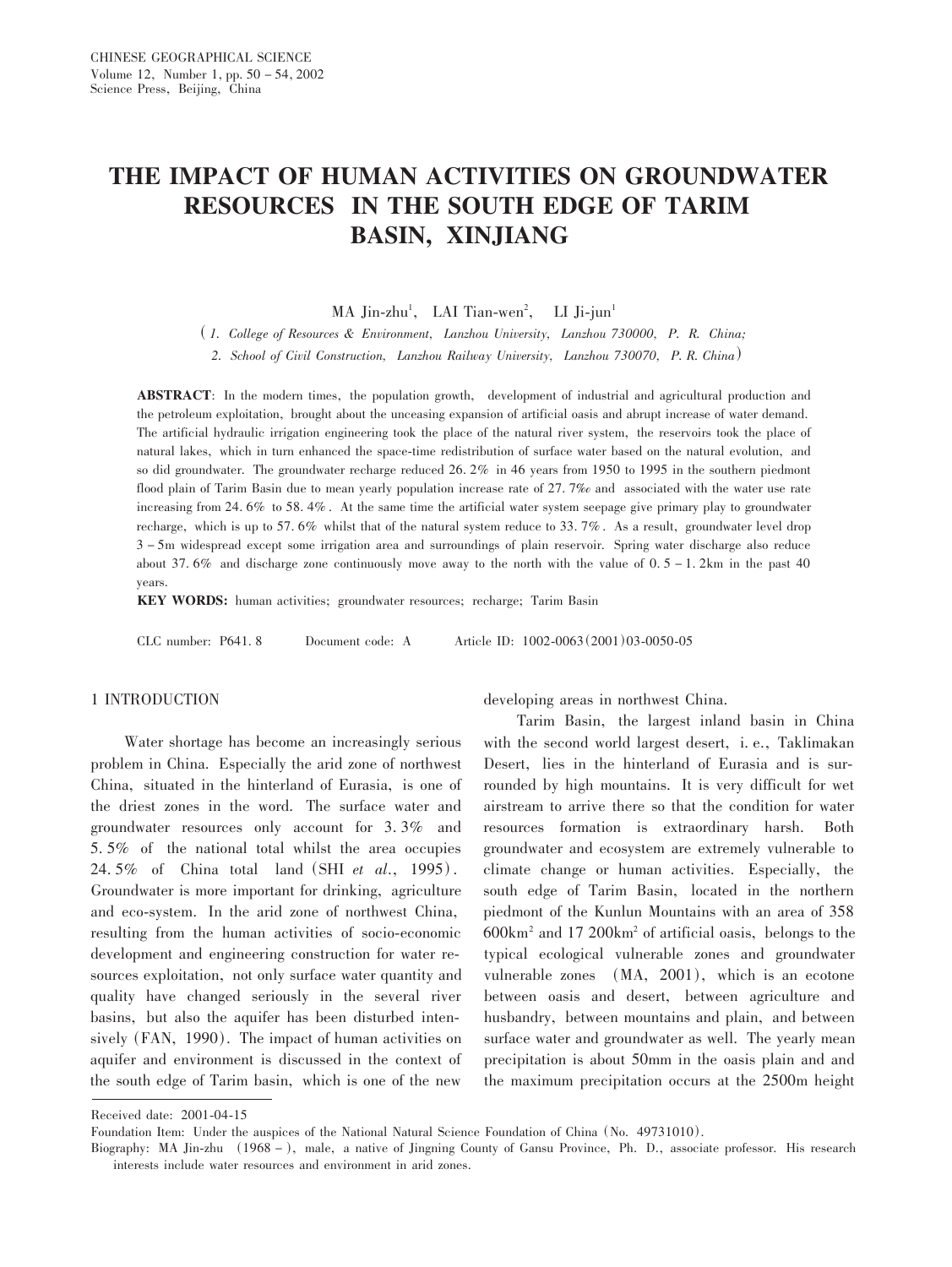Notthern Mts. Because of the high mean air temperature of 12.1°C, with maximum of  $25^{\circ}$ C in July, the evepotranspiration is extremely strong, amounts to 2800mm. Therefore, the water resources come mainly from precipitation and glacier melt in the Kunlun Mountains, which represent the renewable water resources for the entire river basin practically since no surface runoff occurs in the piedmont plain. There are about 5016 modern glaciers with 75 400km<sup>2</sup> area and 755. 3km<sup>3</sup> volumes, and there are about  $3.7 \times 10^9$ m<sup>3</sup> of melt water recharging the river every year. There are 43 rivers originating from northern Kunlun Mts and the total runoff is about 7.  $26 \times 10^9$  m<sup>3</sup>.

## 2 HYDROGEOLOGY AND GROUNDWATER RE-**SOURCES**

The south edge of Tarim Basin cut across two structural geology units  $-$  the southwest depression (Hotan depression) and the southeast depression (Yutian-Rogan depression). In the later Tertiary, with the violently fold uplift of Tianshan geosyncline and Kunlun geosyncline. Tarim basin began to subside down quickly and developed an integrated vast inland basin. At the same time, the basin extensively accepted continental clastic sediments which are the impermeable bed of the Quaternary aquifers. Since the end of Pliocene epoch, with continuing rising up of the surrounding mountains and subsiding of the piedmont depression, the basin accepted deep loose diluvial and alluvial deposits, and some eolian deposits and lacustrine deposits, which formed the good water storing aquifers of 200 – 900 meters thick. Controlled and affected by geological structure and hydrological factors,

the hydrogeology and hydrogeochemistry distributed as several regular zones corresponding to the geomorphic and sedimentary from the piedmont to the basin center. The piedmont slope plain is formed into single cobble gravel aquifers, in which the specific capacity is  $20 500m^3/(d \cdot m)$ , and the coefficient of permeability is  $1 - 6m/d$ . The Quaternary aquifers of front of slope plain is formed by loose diluvial and alluvial cobble gravel, gravel, sand gravel, fine sand and clay, in which the specific capacity amounts to  $200 - 1000 \text{m}^3$  $(d \cdot m)$  and the coefficient of permeability is up to  $50 - 212$  m/d. Then with the grain turning to finer, the permeability and capacity become smaller and smaller. The confined aquifers are not widespread and just between the Keriya River and the Niya River extends 70.5 km from south to north and covers approximately 9517 km<sup>2</sup>, and there are two layers of impermeable clay in the 150 m depth. The depth of groundwater table varies from  $50 - 100$  meters in piedmont slope plain to  $1 - 3$ meters in the fine soil plain, and the water salinity is  $1-3g/L$  in the former, and  $3-10g/L$  in the later. The groundwater chemistry corresponding become from  $Cl - HCO_3 - Ca - Mg$  or  $HCO_3 - Cl - Mg - Ca$  to  $Cl SO_4 - Na - Mg$  or  $Cl - Na$ . The water quality in the ancient channels is better than that in other regions in general.

The total groundwater recharge is  $3.681 \times 10^{9}$ m<sup>3</sup>  $(MA$  *et al.*, 2001), which can be classified into two parts: repeated and irrepeated groundwater. The former,  $3.447 \times 10^{9}$  m<sup>3</sup>, transformed by surface runoff, is recharged by seepage of natural channel, canal system and field irrigation. The latter is recharged by side ground runoff and rainfall penetration (Table 1).

The majority of groundwater resources is seepage

Table 1 The groundwater resources of the piedmont plain in the south edge of Tarim Basin  $(10^9 \text{m}^3)$ 

| River basins | Surface | Channel | Canal   | Field   | Side-base | Rainwater   | Groundwater |
|--------------|---------|---------|---------|---------|-----------|-------------|-------------|
|              | runoff  | seepage | seepage | seepage | flow      | penetration | resources   |
| Pishan R.    | 0.705   | 0.150   | 0.255   | 0.009   | 0.032     | 0.009       | 0.455       |
| Hotan R.     | 4.391   | 0.113   | 1.244   | 0.041   | 0.058     | 0.016       | 1.472       |
| Oira R.      | 0.581   | 0.191   | 0.191   | 0.005   | 0.017     | 0.009       | 0.413       |
| Keriya R.    | 1.007   | 0.367   | 0.344   | 0.012   | 0.038     | 0.015       | 0.776       |
| Niva R.      | 0.576   | 0.421   | 0.084   | 0.020   | 0.025     | 0.015       | 0.565       |
| Total        | 7.260   | .242    | 2.118   | 0.087   | 0.170     | 0.064       | 3.681       |

transformation of surface water including runoff and irrigation water in the canal system and field, which is accounting for more than 94% of total groundwater recharge. The precipitation infiltration and side-base flow, only accounts for no more than  $6\%$ . The extensive evapotranspiration is the mainly drainage and consume way of groundwater in the fine soil plain while enor-

mously spring groups draining groundwater in the slope plain, at the edge of that a great part of groundwater overflows aquifers and transforms to surface water again, which is the main source of the river runoff and groundwater in the lower reach of river basin in the desert.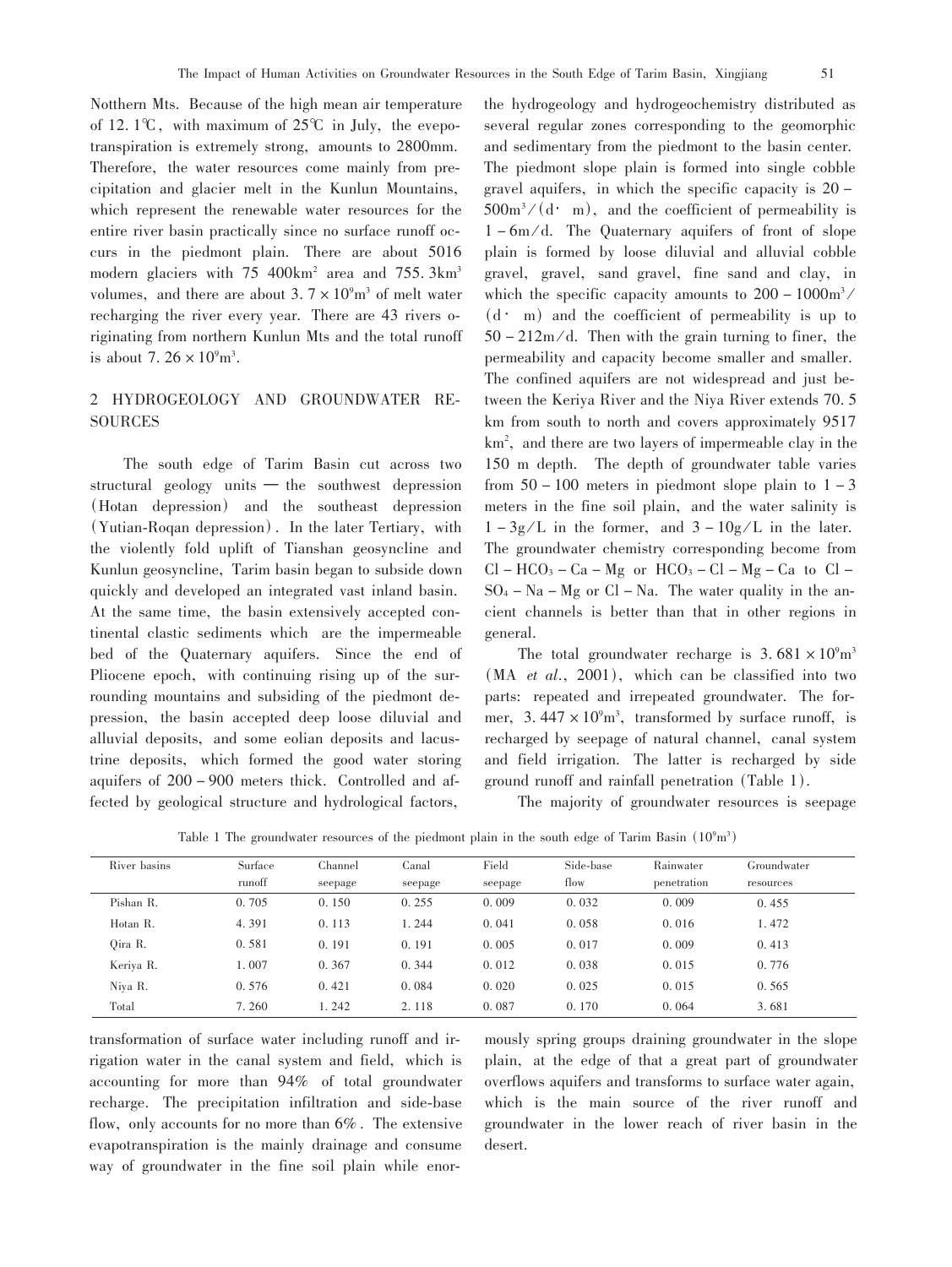### 3 HUMAN ACTIVITIES AND WATER RESOURCES **EXPLOITATION**

The human activities began in 6000 - 7000a B.P. and agriculture characterized by water resources exploitation began in 3000a B.P. in the south edge of Tarim Basin. In the beginning of the Han Dynasty, the population is only 642 000 and human activities distributed at the lower reaches of  $100 - 200$  km north away from modern oasis of convenient for developing water. When the Tang Dynasty conquered the west of China in the 600s, metallurgy and dam technology was imported into Xingjiang. From then on, the water and land resources were developed largely and quickly with the population growth. However, Human activities had played a secondary role on the water system and environment change comparing to climate effect prior to 1949. In 1949, only about  $1.8 \times 10^9$  m<sup>3</sup> of surface water was drawn in simple soil channel, the coefficient of which is 0. 2 and the net use water of artificial oasis was just  $0.1 \times 10^9$ <sup>m<sup>3</sup>. The groundwater and the eco-system</sup> kept unchanged, and there were still abundant water resources and large area of forest and grassland in the edge of the basin.

Large-scale water conservancy construction and water resources exploitation began in 1949 when the P.  $R_{\perp}$ China was founded. The population increased

quickly from 662 000 in 1949 to 1.51 million in 1995, yearly mean increase 27.7‰. The cultivated area also enlarged rapidly accordingly, in 1960 it arrived 218.700 ha of maximum, which was almost 2 times of that in 1949. Especially from 1980, mass agricultural water engineering construction and reforming led to irrigating area increase quickly, up to 259 000ha in 1995. Fifty-eight reservoirs of 0.35  $\times$  10<sup>9</sup>m<sup>3</sup> volume and 25 000km channel of  $0.4 - 0.49$  using coefficient have been built in the south edge of Tarim basin from the Hotan River to the Niyer River.  $5.137 \times 10^{9}$ m<sup>3</sup> water were exploit for irrigation and drinking, which was 68.4% of total water resources (Table 2). A big reservoir named Wuluwaty of  $0.34 \times 10^9$ m<sup>3</sup> volume now is building in the upper reaches of the Hotan River, and another 80 000ha of irrigating land will be developed. Like many other arid area of China, the majority water was exploited for irrigation (TANG, 1992), which accounts for 92.3% while that used for industry production and drinking only occupy 7.7% in the south edge of Tarim Basin. However the groundwater is exploited finitely. There are four groundwater resource sites had been set up for drinking and irrigation, and 108 wells were drilled and  $0.037 \times 10^{9}$  groundwater pumped, which is less than  $1.3\%$  of the groundwater recharge. Therefore there is potential to certain extent for strengthen groundwater exploitation (MA, 2000).

| River     | Total water<br>resources $(10^9 \text{m}^3)$ | Water use<br>$(10^9 \text{m}^3)$ | Water use<br>rate $(\%$ ) | Irrigation area $(10^3$ ha) |           |        |                          | Irrigation                   | Drinking                     |
|-----------|----------------------------------------------|----------------------------------|---------------------------|-----------------------------|-----------|--------|--------------------------|------------------------------|------------------------------|
| system    |                                              |                                  |                           | Crop                        | Gardening | Forest | Grass land               | water<br>$(10^9 \text{m}^3)$ | water<br>$(10^9 \text{m}^3)$ |
| Pishan R. | 0.745                                        | 0.697                            | 93.6                      | 23.2                        | 2.80      | 9.5    | 8.0                      | 0.259                        | 0.037                        |
| Hotan R.  | 4.465                                        | 2.994                            | 67.8                      | 71.9                        | 16.25     | 52.6   | 10.2                     | 1.045                        | 0.059                        |
| Oira R.   | 0.607                                        | 0.486                            | 80.1                      | 20.0                        | 1.20      | 4.5    | $\overline{\phantom{0}}$ | 0.147                        | 0.016                        |
| Keriya R. | 1.060                                        | 0.787                            | 74.2                      | 21.0                        | 2.40      | 9.8    | 0.7                      | 0.259                        | 0.024                        |
| Niva R.   | 0.616                                        | 0.173                            | 28.1                      | 2.6                         | 0.35      | 1.6    | 0.8                      | 0.056                        | 0.003                        |
| Total     | 7.493                                        | 5.137                            | 68.4                      | 138.7                       | 23.00     | 78.0   | 19.7                     | 1.766                        | 0.139                        |

Table 2 The water resources utilization status in the south of Tarim Basin

## 4 IMPACT OF HUMAN ACTIVITIES ON GROUND-**WATER**

Groundwater has been changing extensively affected by climate change and Human activities. It was indicates that from late Pleistocene the climate of Tarim Basin tended to a severe aridity and the groundwater depended mainly on the runoff which was composed of melt glacier and snow and rainfall from the Kunlun Mountains. The change of temperature in geologic period led to the altering of runoff flow to Tarim Basin and then caused the change of groundwater recharge. In human history period, climate still played a leading role in the evolution of groundwater. Continuous arid climate resulted in the redution of runoff and change of channels which influenced recharge and distribution of groundwater. As the development of civilization of human society, the impacts of transformation and destruction of human activities on water system played a more and more significant role environmentally. In the modern times, the population growth and improvement of socio-economic condition brought about the expansion of artificial oasis rapidly, which need to consume a large amount of water. Resulted from that, the artificial irri-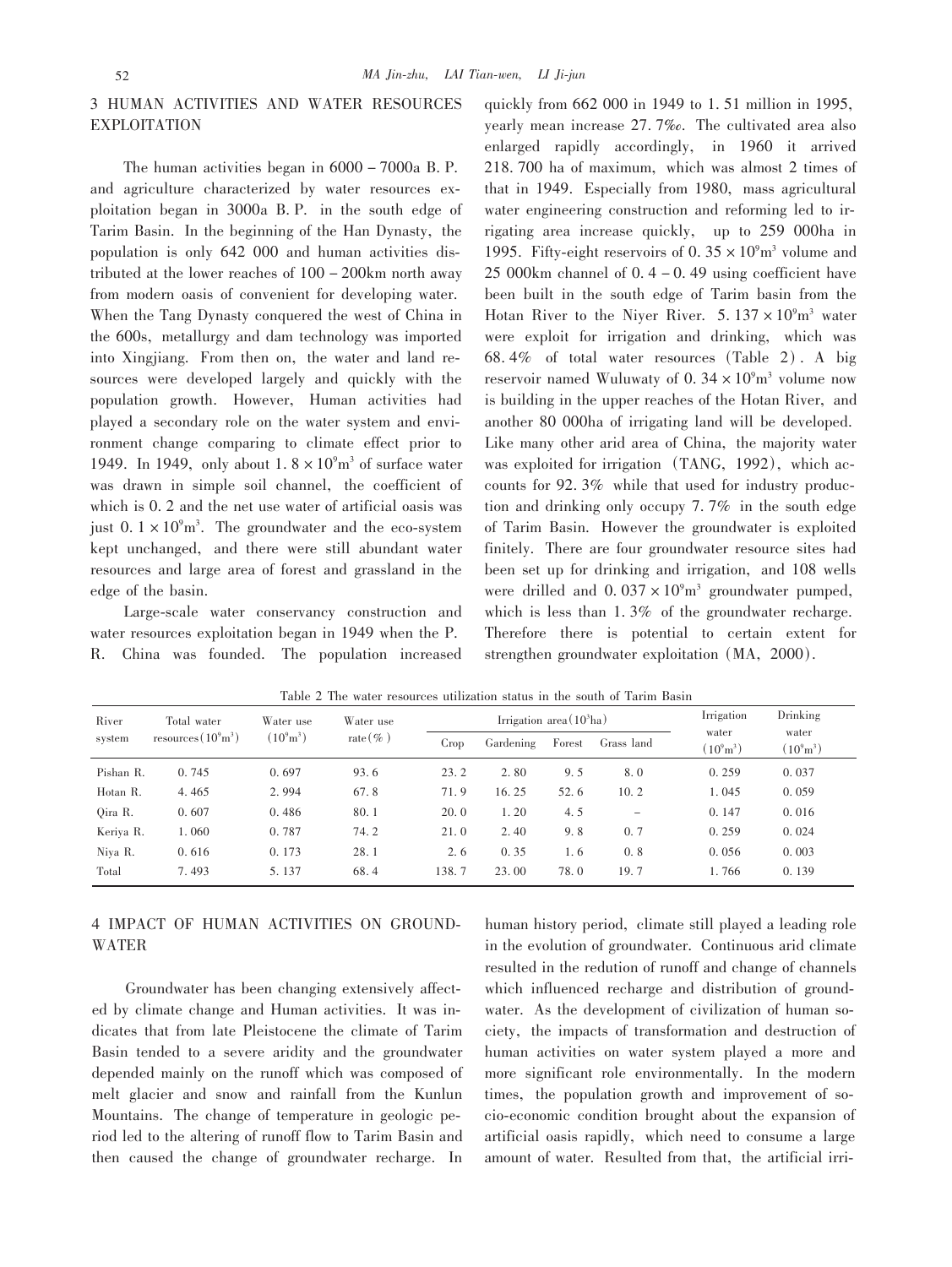gation canal took the place of natural channel, the artificial reservoirs took the place of natural lakes, which enhanced the space-time redistribution of surface water with the natural evolution, and so did groundwater. Such hydrological influence of human activities can be summarized as Fig. 1. The groundwater recharge reduced  $26.2\%$  in 46 years from 1950 to 1995 in the south of Tarim Basin based on the water use rate increasing from 24.6% to 58.4% (Table 3). The table also shows that groundwater was mainly recharged by natural channel seepage, which accounted for 65.4%. But now the artificial canal system seepage gives aprimary play to groundwater recharge, which is up to 57.6%, while the former reduce to 33.7%.



Fig. 1 Impact of human activity on water resources system

Because of water resources utilization and reduction of groundwater recharge, groundwater level drop 3 - 5m widespread except some irrigation area and surroundings of plain reservoir. Spring water also reduced about 37.6% and discharge zone continuously move away to the north with the value of  $0.5 - 1.2$ km in the past 40 years though exploitation and utilization of groundwater was very limit, which was about 1.3% of groundwater resources. At the same time, groundwater pollution begins to rise up quickly. Especially, in some towns and irrigation areas a lot of organic nutrition such as  $NO_3 - N$ ,  $NH_4 - N$ , DOC and SRP are brought to aquifers where groundwater is recharged by surface water.

Besides, groundwater evolution has led to serious plant degradation and desertification in the south edge of Tarim Basin. The natural Populus forest reduced from 120.  $0 \times 10^3$ ha at the beginning of the 1950s to 18.  $0 \times$  $10<sup>3</sup>$ ha in the end of the 1980s. The Tamarix forest also reduced from  $37.0 \times 10^3$  ha to  $10.0 \times 10^3$  ha. Land desertification area amounts to  $16.7 \times 10^3$ ha, of which the cultivated land accounts for 35% in the Hotan oasis. In some irrigation areas, salinization is also very serious due to backward irrigating techniques. The total salinizated area is up to  $35.2 \times 10^3$  ha, which accounts for 15.8% of the cultivated land.

#### **5 CONCLUSION AND DISSCUSION**

Groundwater system has been changed extensively in the south edge of Tarim Basin as the development of civilization of human society, especially in the modern times. Although direct groundwater exploitation is very limited, the surface water use unduly led to the reduc-

Table 3 The water resources exploitation and groundwater evolution in the south edge of Tarim Basin

| Period            | $(10^9 \text{m}^3)$ | $\%$ ) | canal use      | $(10^9 \text{m}^3)$ | $(10^9 \text{m}^3)$ | $(10^9 \text{m}^3)$ | Water use Water use rate Coefficient of Channel seepage Canal seepage Field seepage Irrepeated recharge<br>$(10^9 \text{m}^3)$ | Groundwater<br>resources $(10^9 \text{m}^3)$ |
|-------------------|---------------------|--------|----------------|---------------------|---------------------|---------------------|--------------------------------------------------------------------------------------------------------------------------------|----------------------------------------------|
| 1950s             | 1.800               | 24.6   | 0.2            | 3.263               | 1.440               | 0.051               | 0.234                                                                                                                          | 4.988                                        |
| $1960s - 1970s$   | 3.284               | 44.8   | $0.23 - 0.3$   | 1.824               | 2.299               | 0.157               | 0.234                                                                                                                          | 4.514                                        |
| 1980 <sub>s</sub> | 3.721               | 50.7   | $0.35 - 0.41$  | 1.414               | 2.235               | 0.302               | 0.234                                                                                                                          | 4.185                                        |
| 1990s             | 4.239               | 58.4   | $0, 4 - 0, 49$ | 1.242               | 2.118               | 0.087               | 0.234                                                                                                                          | 3.681                                        |

tion of groundwater recharge and fall of water table. Anyway there is potential to a certain degree for groundwater exploitation. The quantitative aspect of resources availability for sustainable use is a basic concern for the evolution of groundwater water management. The water quality is also critical importance and is closely linked with the water quantity. The management of water resources should be strengthened in accordance with the water law. The solution of the environmental problems of groundwater is a systematic project related to the exploitation, utilization, management and protection of water resources, which should be undertaken in a unified way within a river basin. The surface water and groundwater can be used conjunctively